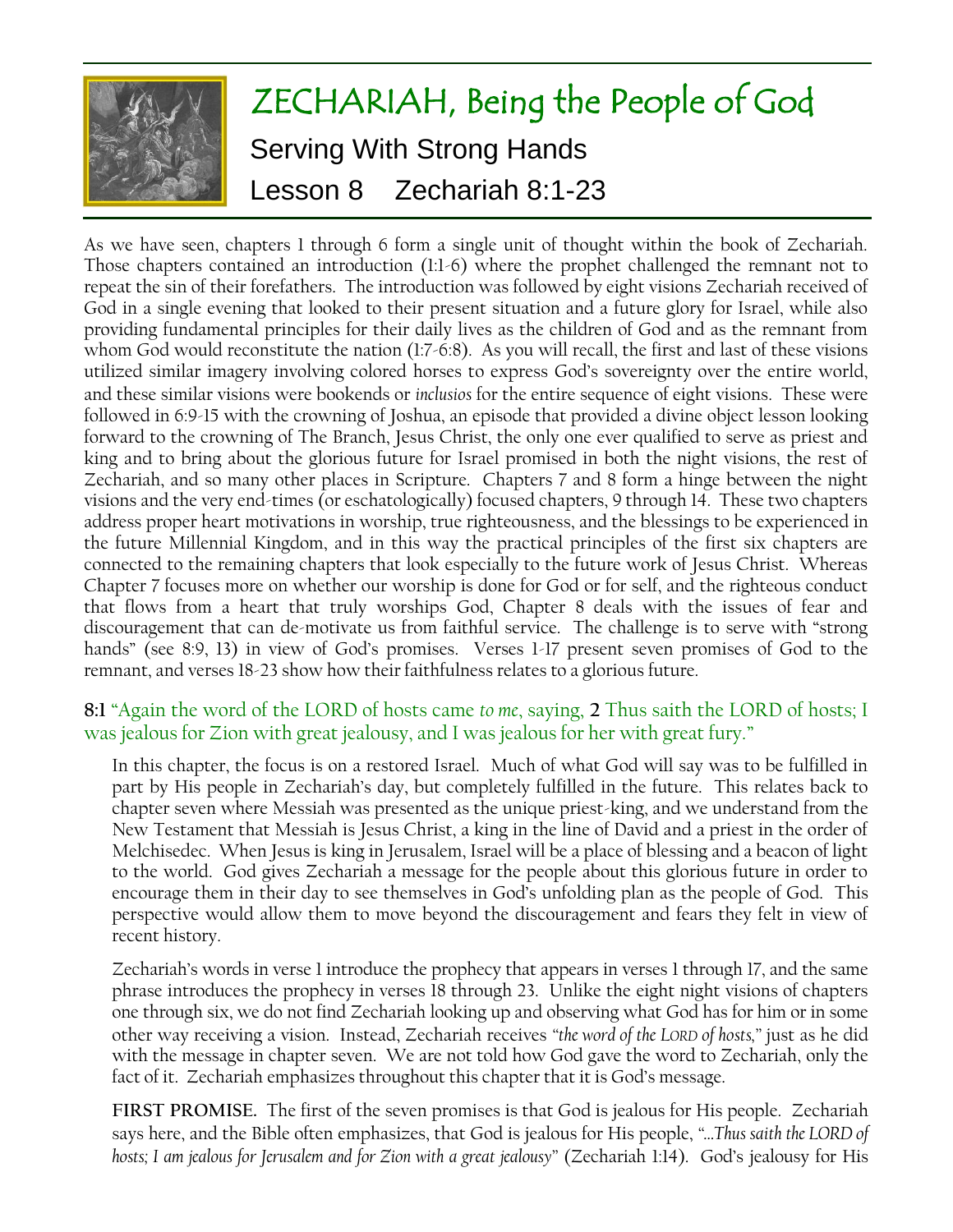people speaks of His love in action for the protection or well-being (physically and spiritually) of His people. We see this when Paul speaks of his having *"godly jealousy"* for the people he ministered to in the Corinthian church, *"For I am jealous over you with godly jealousy: for I have espoused you to one husband, that I may present you as a chaste virgin to Christ"* (2 Corinthians 11:2). We could certainly say that parents have (or should have) jealousy for their children in this same sense, namely of vigorously looking out for their physical and spiritual well-being. Likewise, in God's love for us, He jealously looks out for our well-being and has zero tolerance for rivals. Here, we are not only told that God is jealous for Zion, but jealous with a *"great fury."*

The term Zion is a reference to a mountain in Jerusalem, but is used here to represent Jerusalem. This is a figure of speech where a part is used for the whole, and the reference to this mountain as representative of Jerusalem is very common in the Old Testament (see, e.g., 2 Kings 19:31, Psalm 51:18). That God is jealous for His people makes very good sense in light of the historical background for the book of Zechariah. The remnant has returned from Babylonian captivity. They will need God's intervention to reconstitute the nation, complete the Temple construction, and live victoriously for God.

# **8:3** "Thus saith the LORD; I am returned unto Zion, and will dwell in the midst of Jerusalem: and Jerusalem shall be called a city of truth; and the mountain of the LORD of hosts the holy mountain."

**SECOND PROMISE**. God promises His Holy presence in the midst of His people. Surely there is no greater blessing and protection than to have God Himself dwelling in Jerusalem. With God's presence, the city will be radically changed, no longer the place of sin that brought God's wrath (the Babylonian captivity), but a *"city of truth."* By this, the point is that the city that not long ago could have been called the "city of sin" has been transformed. No longer characterized by injustice and corruption, the city is now characterized by "truth." The Hebrew word here, *emet*, carries the idea of faithfulness. Because of God's presence, Jerusalem will be a City of Faithfulness, where God honors His covenant promises to the people, and they honor their obligations to Him. It is also a place of holiness, "the holy mountain." This means not only that God dwells there, but His people are there and they are radically different people than their forefathers. Although there would be some level of revival in Zechariah's day, this passage looks to complete fulfillment when Jesus Christ returns and rules and reigns from Jerusalem.

# **8:4** "Thus saith the LORD of hosts; There shall yet old men and old women dwell in the streets of Jerusalem, and every man with his staff in his hand for very age. **5** And the streets of the city shall be full of boys and girls playing in the streets thereof."

**THIRD PROMISE.** God promises peace and security. Zechariah again reminds us that this is God's message, not his, *"Thus saith the LORD of hosts."* Unlike the rampant death, destruction and defeat of their recent history, Israel's future under the reign of Messiah will be characterized by security, joy and longevity. This passage cannot be understood to have been fulfilled at any point in Israel's past. This verse awaits fulfillment during the Millennial Reign of Jesus. The two most vulnerable groups of people (children and elderly) are safe and secure, and that means the entirety of the people enjoy peace and security.

## **QUESTION**

1. What does it mean for God to be jealous for His people? What are the implications for believers today?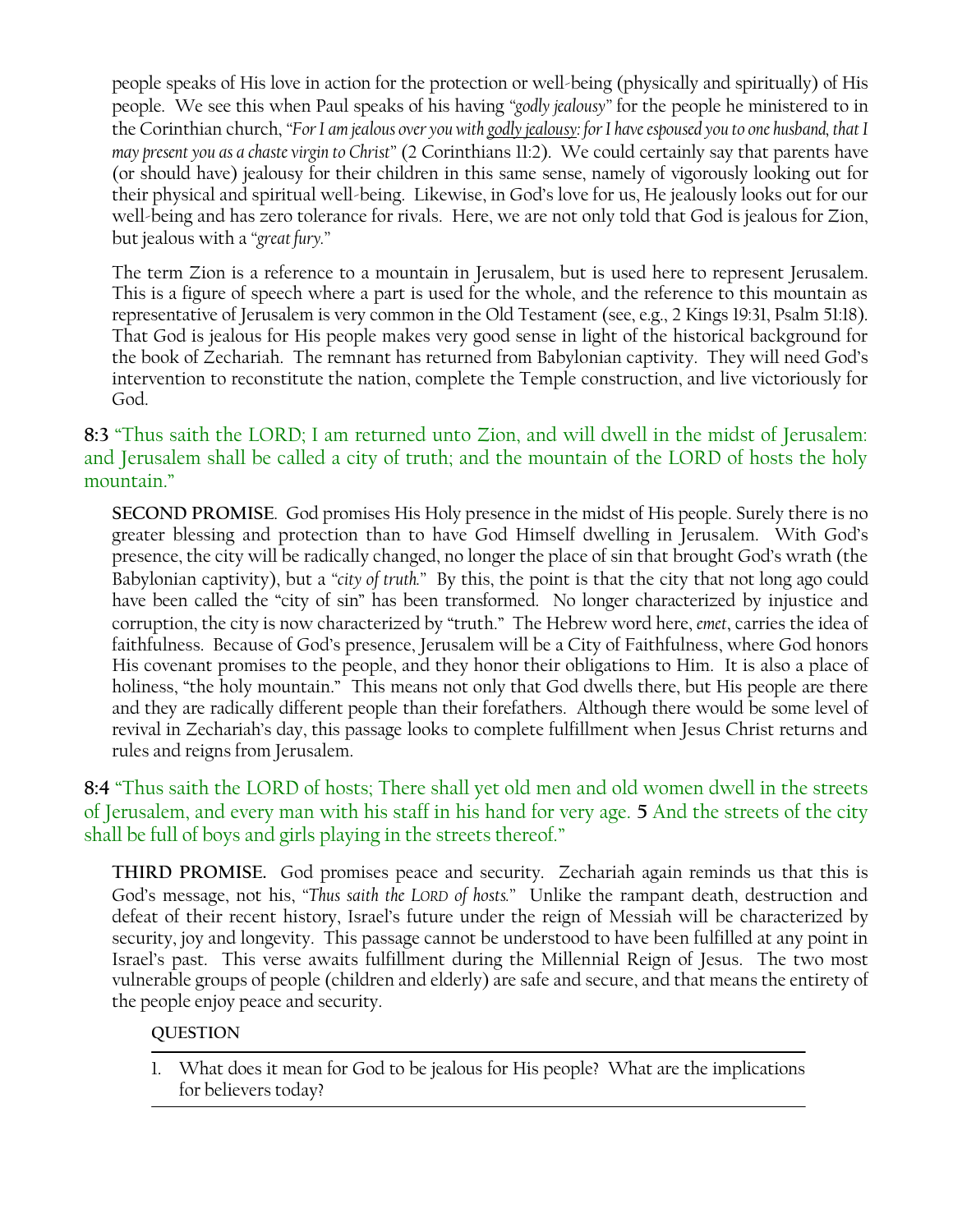**8:6** "Thus saith the LORD of hosts; If it be marvellous in the eyes of the remnant of this people in these days, should it also be marvellous in mine eyes? saith the LORD of hosts."

**FOURTH PROMISE.** Here, God anticipates the doubts that the small remnant of Zechariah's day would have about this promised future blessing and God promises His power on their behalf. First, note the use of the term remnant (also Zechariah 8:11-12), a term that refers here to those that survived the Babylonian exile. God asks them a critical question, namely whether the fact that it might seem incredible in their eyes means that it is impossible for God. When God says, *"should it also be marvellous in mine eyes?"* He is asking a rhetorical question. The answer is no. This glorious future is not *"marvellous"* in the sense that it is neither impossible nor surprising; it is the natural result of God dwelling in their midst. We should remember Jesus' words in Luke 18:27, *"The things which are impossible with men are possible with God."* The heart of the matter is faith, for *"without faith it is impossible to please [God]*." (Hebrews 11:6)

**8:7** "Thus saith the LORD of hosts; Behold, I will save my people from the east country, and from the west country; **8** And I will bring them, and they shall dwell in the midst of Jerusalem: and they shall be my people, and I will be their God, in truth and in righteousness."

**FIFTH PROMISE.** God promises a regathering. Part of the future blessing is not only that Messiah will dwell in Jerusalem, but God will undo the scattering of His people. In Zechariah's day, the remnant was the fruit of an "unscattering" of God's people, and more would return in the years to come. But even today, Jewish people are living all over the world and the scatterings have never been completely reversed. But Israel's future includes a complete reversal of the scattering, from the "east country" and the "west country." The returning people will return to a place where God dwells, and they will be His people and God will be their God. The prophet Hosea captured this idea well in 1:8-11: *"Now when she had weaned Lo-ruhamah, she conceived, and bare a son. Then said God, Call his name Loammi: for ye are not my people, and I will not be your God. Yet the number of the children of Israel shall be as the sand of the sea, which cannot be measured nor numbered; and it shall come to pass, that in the place where it was said unto them, Ye are not my people, there it shall be said unto them, Ye are the sons of the living God. Then shall the children of Judah and the children of Israel be gathered together, and appoint themselves one head, and they shall come up out of the land: for great shall be the day of Jezreel."* In other words, with the reversal of the scattering will be a revival among the Jewish peoples. They will be God's people *"in truth and in righteousness."* Zechariah will return to this theme of spiritual revival in 12:10-14. This revival will be contemporaneous with Jesus' second coming, and the revival will be their acceptance of Jesus as Messiah and King.

# **8:9** "Thus saith the LORD of hosts; Let your hands be strong, ye that hear in these days these words by the mouth of the prophets, which *were* in the day *that* the foundation of the house of the LORD of hosts was laid, that the temple might be built."

Here, God addresses those that *"hear in these days … the prophets, which were in the day that the foundation of the house of the Lord of hosts was laid."* Although much of this chapter looks forward to Messiah Jesus' rule in a restored Israel, there is a message here for the people of Zechariah's day. They were the ones that saw the Temple's foundation laid, and the prophets they heard were Haggai, Zechariah, and perhaps others that were not used of God to write part of the inspired Text. To these people in Zechariah's day, God said, *"Let your hands be strong."* These words are a call to faith like the invitation earlier in the book to return to Jerusalem, the city without walls. It is a call to faithful service despite the circumstances. In view of the promises God had made (the preceding verses of this chapter), they were to take courage about the future ahead and therefore serve faithfully.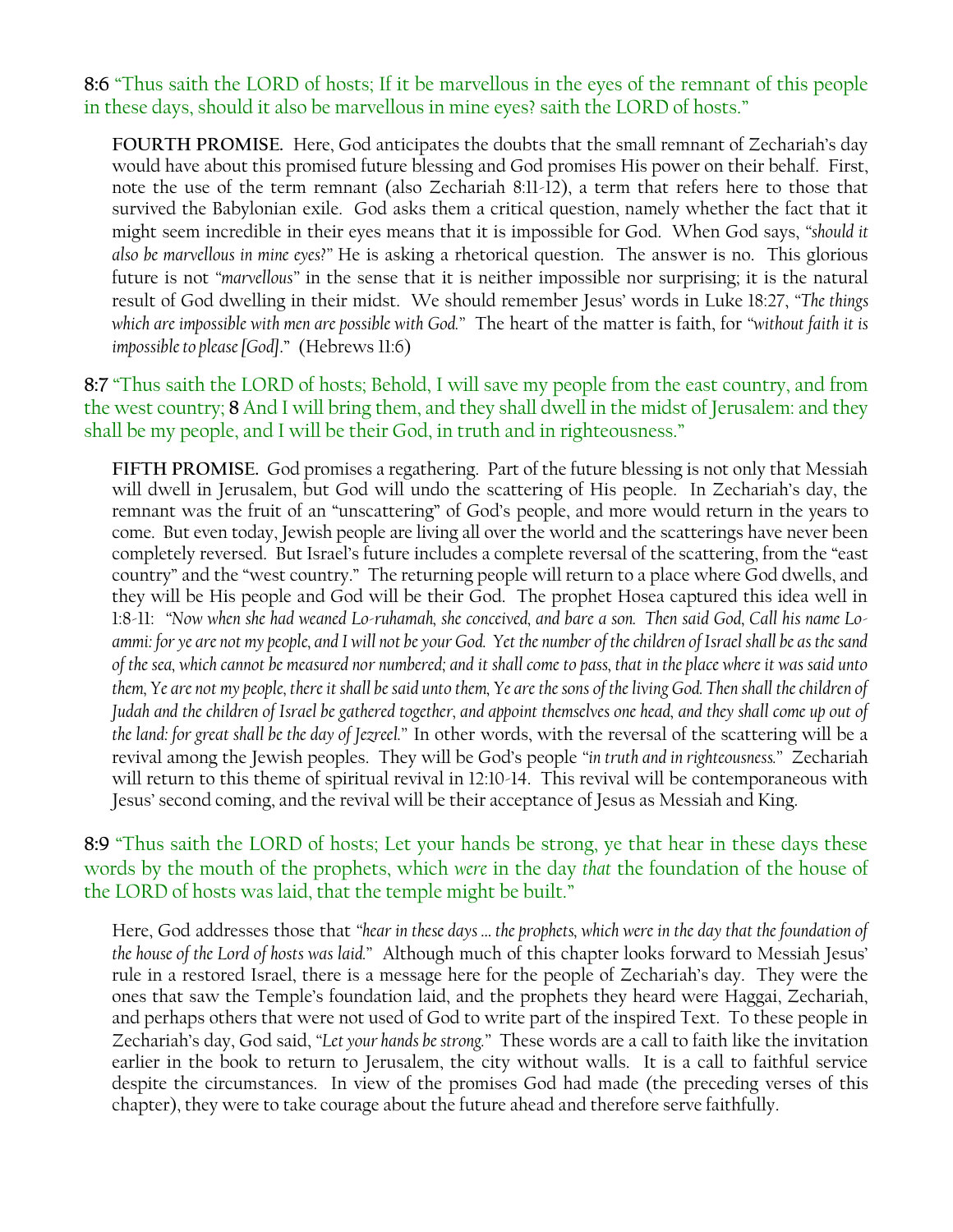### **QUESTION**

2. In view of what happened to Israel in the first century under Roman rule, and the condition of Israel today, what do these verses tell us about Israel's future?

**8:10** "For before these days there was no hire for man, nor any hire for beast; neither *was there any* peace to him that went out or came in because of the affliction: for I set all men every one against his neighbour. **11** But now I *will* not *be* unto the residue of this people as in the former days, saith the LORD of hosts. **12** For the seed *shall be* prosperous; the vine shall give her fruit, and the ground shall give her increase, and the heavens shall give their dew; and I will cause the remnant of this people to possess all these *things*."

**SIXTH PROMISE.** God promises His divine blessing on His people. Before God brought the remnant back to Jerusalem, during the captivity, Judah was a desolate place. There was no work for man or beast, i.e., no economic activity at all. Indeed, there was no peace to anyone in the land. It was a place of affliction and violence, a far cry from its former glory in the days of kings like David. To these people (*"the residue of this people"*) God promises blessing *"as in the former days."* In the context of this agricultural society, blessing means a fruitful harvest, and that is exactly what God promises. There will be abundant rain and the crops will prosper and all of these blessings are for the remnant. Again, God is giving a message through Zechariah to encourage the people to see their place in God's plan, to be His people in truth and righteousness and enjoy His blessings. This message parallels Haggai's message in Haggai 1:10-11 and 2:19, and they bring to fulfillment the warnings and blessings of Leviticus 26:3-10 and Deuteronomy 28:11-12.

#### **QUESTION**

3. What conclusions can we draw from these verses about the economy in the United States today?

**8:13** "And it shall come to pass, *that* as ye were a curse among the heathen, O house of Judah, and house of Israel; so will I save you, and ye shall be a blessing: fear not, *but* let your hands be strong."

Although it had been centuries since Israel was a united kingdom, God now makes clear that the blessings He is promising are for all of His people, not just Judah. The Northern Kingdom (Samaria or Ephraim) had been defeated and scattered by the Assyrian, and later the Southern Kingdom (Judah) had been defeated and scattered by the Babylonians. In that sense, they were a *"curse among the heathen,"* but now God will reverse all of that. They will no longer be a cursed people (i.e., judged people) scattered among the Gentiles, but a blessed people in their land. For this reason, they should *"fear not"* and take courage (*"let your hands be strong"*). Although there was some uniting of the nation by Jesus' day, they were not united in spirit. We can see the division when we read John 4 and the story of the Samaritan woman at the well. But there will be a future Israel that is truly united under King Jesus. In that day, they will be a blessing to the world (*"ye shall be a blessing"*).

## **8:14** "For thus saith the LORD of hosts; As I thought to punish you, when your fathers provoked me to wrath, saith the LORD of hosts, and I repented not: **15** So again have I thought in these days to do well unto Jerusalem and to the house of Judah: fear ye not."

**SEVENTH PROMISE.** God now promises His divine favor. What God reminds the people of is that once He determined to punish them by bringing in the Babylonians, He brought it to pass. God did not have second thoughts about the matter. So also, in their day, God has determined to pour out blessings on them and He will not have second thoughts. The word used here for "thought" is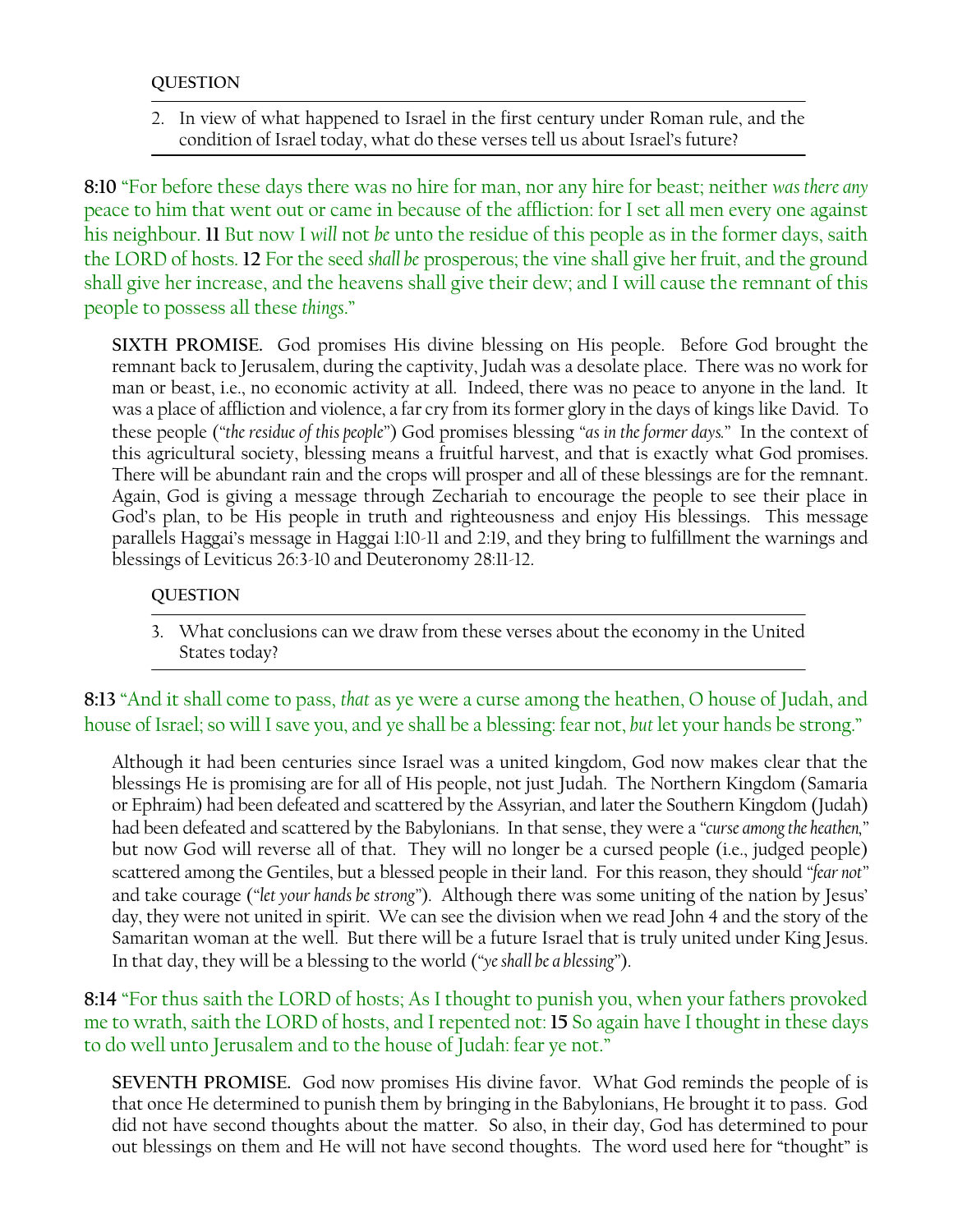the Hebrew *zamamti* and, except for this verse, it is exclusively used of God's determination to bring judgment on His people. Only here is it also used to show an equal determination to bring blessing.

**8:16** "These *are* the things that ye shall do; Speak ye every man the truth to his neighbour; execute the judgment of truth and peace in your gates: **17** And let none of you imagine evil in your hearts against his neighbour; and love no false oath: for all these *are things* that I hate, saith the LORD."

In view of all that God will do for them, He expects a certain response. His people are to be characterized by speaking with integrity, and there will be justice dispensed from the courts (*"judgment of truth and peace in your gates"*). His people are to love their neighbors and not swear falsely against them. God does not mince words here. He hates dishonesty and injustice. In these verses, we are getting a glimpse of the absolute justice that will prevail when Jesus reigns in the Millennial Kingdom.

### **QUESTION**

4. Discuss how this message of truth, justice and peace applies to some specific aspects of our society and culture.

**8:18** "And the word of the LORD of hosts came unto me, saying, **19** Thus saith the LORD of hosts; The fast of the fourth *month*, and the fast of the fifth, and the fast of the seventh, and the fast of the tenth, shall be to the house of Judah joy and gladness, and cheerful feasts; therefore love the truth and peace."

The fast of the fourth month commemorated the day when the Babylonian army broke through the walls of Jerusalem. (2 Kings 25:3-4, Jeremiah 39:2). The fast of the tenth month commemorated the beginning of the siege on Jerusalem. (2 Kings 25:1-2, Jeremiah 39:1). The fast of the fifth month commemorated the burning of Jerusalem in 586 B.C. (Jeremiah 52:12-13). The fast of the seventh month commemorated the death of Gedaliah, the Jewish governor. (2 Kings 25:23-26, Jeremiah 41:1-3).

Whereas during the captivity the fasts were times of sorrow and mourning over their captivity, the destruction of their homeland and their removal from it, now the fast days will be feasts of celebration. Three different words or phrases are used to describe the joy. The first is the Hebrew *sason,* which means exultation or rejoicing. The term translated "gladness" is *simhah* and means mirth and usually refers to fellowship. The third term, translated "cheerful feasts," is *moadim* and only occurs here in the entire Bible. It means good or pleasant assemblies. Whereas Jerusalem's past brings painful memories, the future will be celebration. God's appeal to them is to love truth and peace, for these things will characterize Messiah's reign. (cf Amos 5:15)

**8:20** "Thus saith the LORD of hosts; *It shall* yet *come to pass*, that there shall come people, and the inhabitants of many cities: **21** And the inhabitants of one *city* shall go to another, saying, Let us go speedily to pray before the LORD, and to seek the LORD of hosts: I will go also. **22** Yea, many people and strong nations shall come to seek the LORD of hosts in Jerusalem, and to pray before the LORD. **23** Thus saith the LORD of hosts; In those days *it shall come to pass*, that ten men shall take hold out of all languages of the nations, even shall take hold of the skirt of him that is a Jew, saying, We will go with you: for we have heard *that* God *is* with you."

Recall, God said in verse 13 that the Jewish nation would be a global blessing. These verses build on that thought. This takes place "in those days," that is, the future Day of the Lord, when Christ returns. Because the Lord will dwell in Jerusalem, the peoples of all the other cities of the world will flock to Jerusalem to pray in the presence of Jesus. In the future Millennial Kingdom, Gentiles will not look